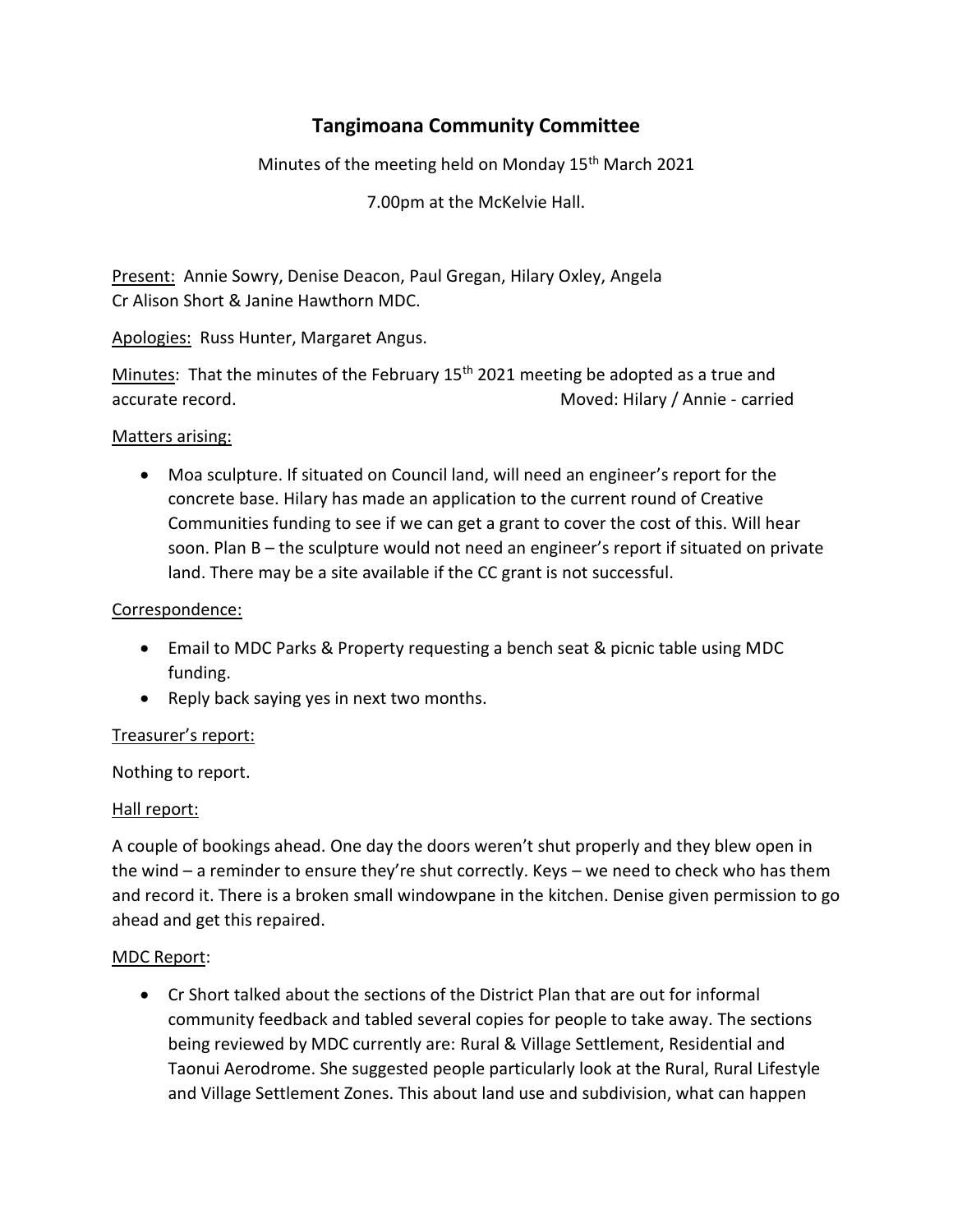where. This is the informal feedback stage – does it look ok / have we missed something / is there something you either agree or disagree with? Formal written submissions and hearings will be at the end of this calendar year.

- 10 Year Plan. This is still away at audit and will be available to look at and discuss at the April meeting. It is very much business as usual - lets get our big projects on the go finished as we look to the future needs of the whole community.
- Ohakea Rural Water Scheme for PFAS contaminated properties. This project is well underway and includes the RNZAF Base water supply as well. This project has been designed & project managed by MDC but will largely be funded by MfE (Ministry for the Environment). The new water source will be a new deeper bore within Sanson village as the water treatment infrastructure is already there and it is far enough away from the contamination area.
- Janine discussed the upcoming annual Hall & Community Committee meeting being held 5.00pm on April 7<sup>th</sup> April and invited Tangimoana to send a couple of representatives along.

## General Business:

- 1. Tangimoana Centennial. A meeting was held recently and it was decided to delay it until Labour Weekend. This would give more time to get community feedback what they would like the celebration to look like and to work with the school.
- 2. Angela came along to the meeting to discuss whether Tangimoana may like to set up a charitable trust or incorporated society. This could help attract funding for big projects in the future although smaller amounts of funding were still available without this eg, Eastern & Central, Central Energy Trust. Angela will look further into it and report back.
- 3. Firewood project (from camp ground trees). Corrections workers could split the wood as long as it was cut into rings the first.
- 4. Tangimoana Playground. Paul bought to our attention his concerns with the lack of soft fall bark material currently which was leaving the concrete footings of many posts raised and exposed posing a safety issue for children. He also commented on the height the swings now were off the ground also from lack of bark chips underneath. He had rung James from Parks & Property for the safety standards and it currently does not comply. Paul proposed that we spend some of our project money in the playground to make it more fit for purpose.

That the funding that was tagged for the walkway be reallocated to upgrading the Tangimoana Playground. Moved: Paul / Denise - carried

5. ANZAC Memorial Project. The proposed sculpture/memorial would also need an engineer's report if on Council land. Paul said he had discussed it with MDC and if it was modified to be more "sign style" we may not have to. It was suggested Paul contact Rongotea Community Committee to see what engineer they had used.